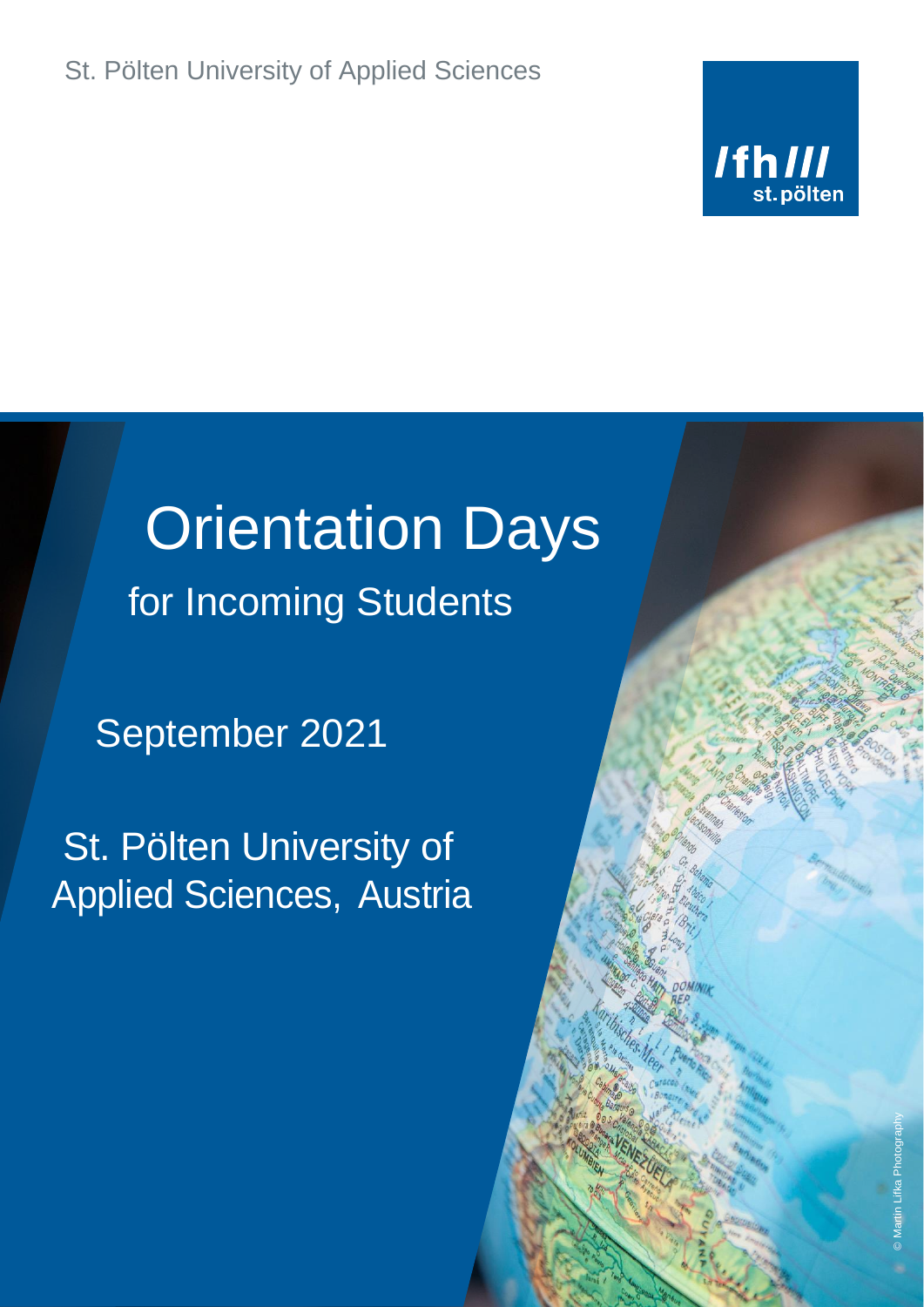## Programme<sup>1</sup> last update: 25 August 2021

<sup>1</sup>may be subject to changes due to COVID-19

### Monday, 6 September

| 08:50-09:35 | Registration, Enrolment and Student Union Fee   rooms B.2.20 and |
|-------------|------------------------------------------------------------------|
|             | B.2.23                                                           |
|             | Please bring the Students' Union Fee in cash (EUR 20.70)         |

#### **Please note that you are required to present evidence that you are either tested, recovered or vaccinated before entering the building!**

| 13:00-15:00          | Welcome Workshop   rooms B.0.11 and B.0.12 (Future and Study Lab)<br>Important information<br>Getting to know the St. Pölten UAS with Judith and Cornelia                                                                                                                                                                                                                                                                                                                                |
|----------------------|------------------------------------------------------------------------------------------------------------------------------------------------------------------------------------------------------------------------------------------------------------------------------------------------------------------------------------------------------------------------------------------------------------------------------------------------------------------------------------------|
| 15:30                | Welcome Address   rooms B.0.11 and B.0.12 (Future and Study Lab)<br>Official Welcome: FH-Prof. Dipl.-Ing. Dr. Alois Frotschnig, Chairperson<br>of the University of Applied Sciences Board<br>■ Welcome speech: FH-Prof. Dr. Michael Iber, International Coordinator<br>at the Department of Media and Digital Technologies<br>The Keys to Success at the UAS: Mag. Mag. Daniela Lohner, Head of<br>the Office for International Relations<br>Introduction of the Austrian Student Union |
| 16:15                | "Heurigenbuffet" (dinner)   canteen B.0.10                                                                                                                                                                                                                                                                                                                                                                                                                                               |
| Tuesday, 7 September |                                                                                                                                                                                                                                                                                                                                                                                                                                                                                          |
| 08:50                | Practical Information on your St. Pölten UAS Accounts   B.1.02<br>Getting an overview of CIS, eCampus, Outlook, etc.<br>■ Changing your learning agreement (if needed)<br>■ Accessing your timetable                                                                                                                                                                                                                                                                                     |
| 11:00                | Tour of the University with the ISN   meeting point: main hall of<br>building B                                                                                                                                                                                                                                                                                                                                                                                                          |
| 13:00                | Individual consultations with Judith (if needed)   office B.2.38                                                                                                                                                                                                                                                                                                                                                                                                                         |
| 18:00                | Tour of the St. Pölten Festival Hall   meeting point: Kulturbezirk 2 at the<br>side entrance (Bühneneingang) of the Festival Hall                                                                                                                                                                                                                                                                                                                                                        |